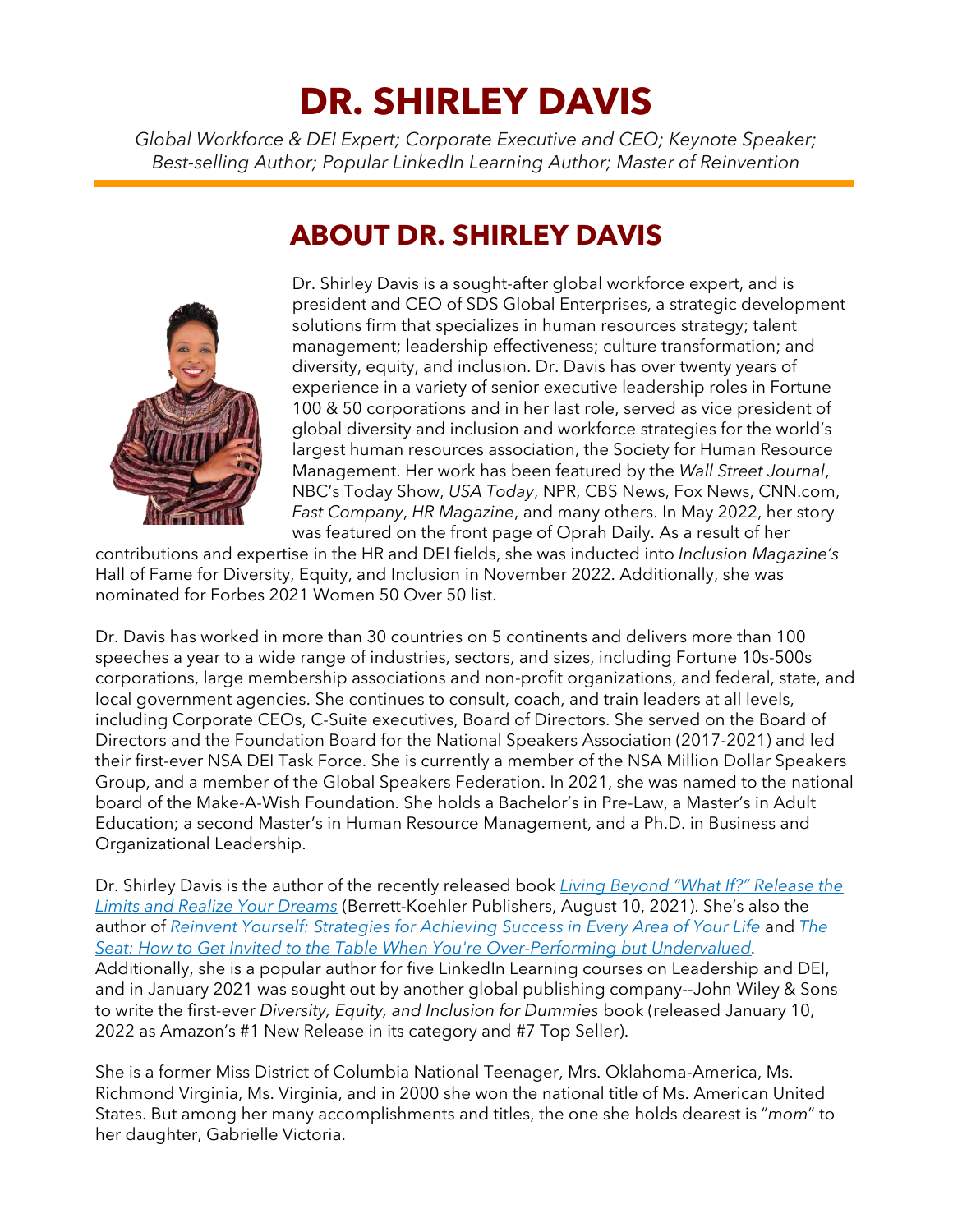# **BOOKS BY DR. DAVIS**

Available on [www.drshirleydavis.com/store](http://www.drshirleydavis.com/store) and all major booksellers. For bulk orders, please contact info@drshirleydavis.com



*Published Jan. 2022; #1 New Release on Amazon*



*Published Sept. 2016 Published Jan. 2020* 



*Published Aug 2021; #7 Best Seller at Hudson Bookstores*

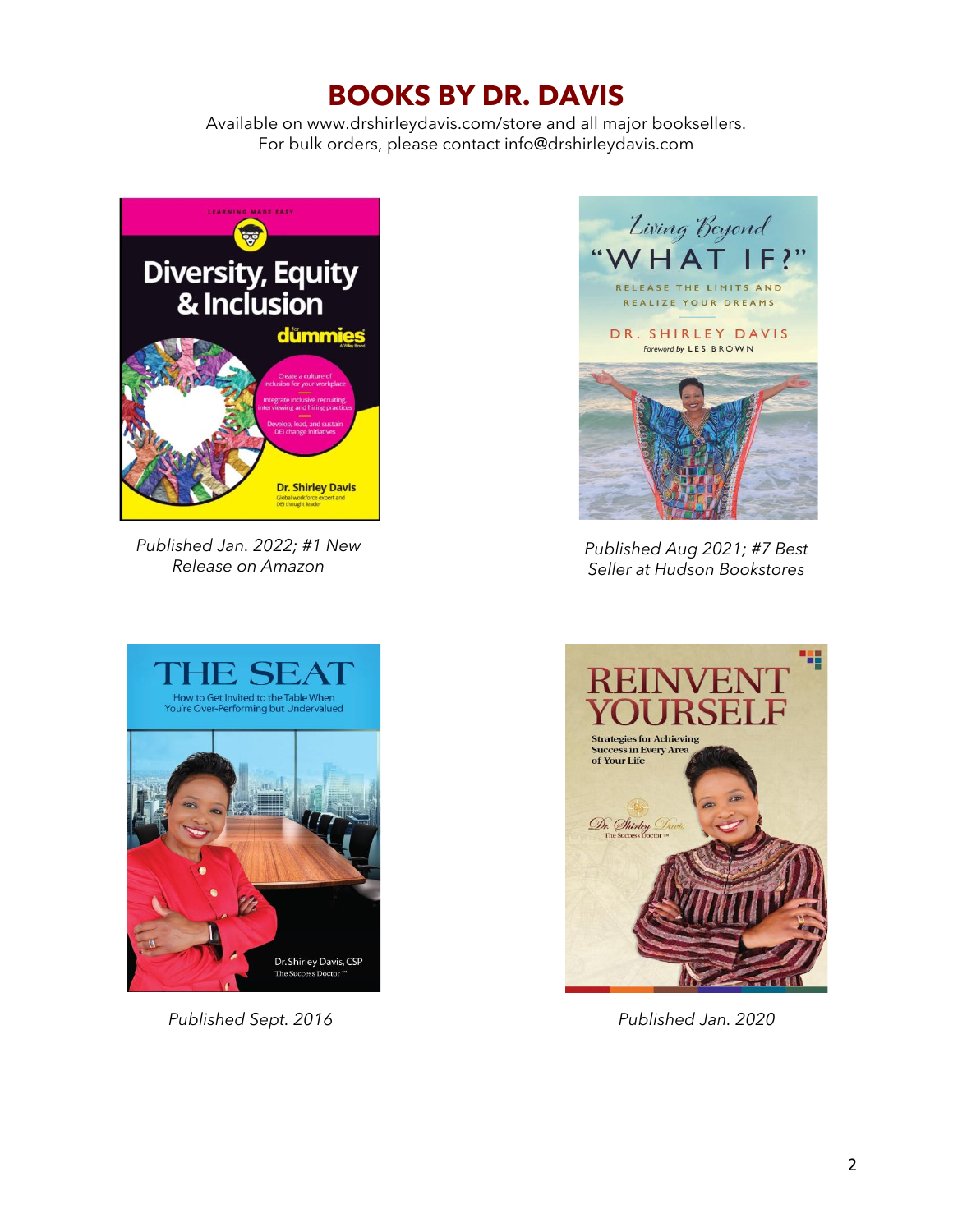### **EXPERTISE KEY WORDS**

Diversity Equity Inclusion Global Workforce Trends Human Resources Leadership Excellence

Employee Experience Culture Transformation Personal Reinvention Change Management Executive Coaching Board Diversity

#### **TRAVELS FROM**

Tampa Bay, Florida

### **PRESENTATION STYLE**

High-Energy, Captivating, Inspirational, Provides practical takeaways for immediate application

# **INDUSTRIES**

Has presented to, consulted with, and trained across all industries and sectors. She has worked with large global corporations all over the world with as many as 30,000 employees, as well as with small firms with less than 10 staff. She also has extensive experience working with small and large non-profit associations. Her career roles and primary expertise spans across human resources, DEI, banking and financial services, retail sales, architecture, health care, education, federal and local government, consulting, and manufacturing.

### **WHAT CLIENTS SAY**

*"Dr. Davis was a homerun speaker! Her energy and enthusiasm could be felt by our entire company and was the perfect way to kick off our virtual event. She provided valuable lessons, ideas, and action steps that aligned with our company's goals around diversity, equity, and inclusion. We look forward to booking her again very soon!"*

*"Dr. Shirley Davis is one of the most dynamic and captivating speakers that I've seen on stage. She's humorous, full of energy, and keeps people fully engaged and on the edge of their seats. As she shares her real life personal stories, setbacks, strategies, and solutions, she inspires, empowers and motivates others to achieve greatness and to go to the next level."*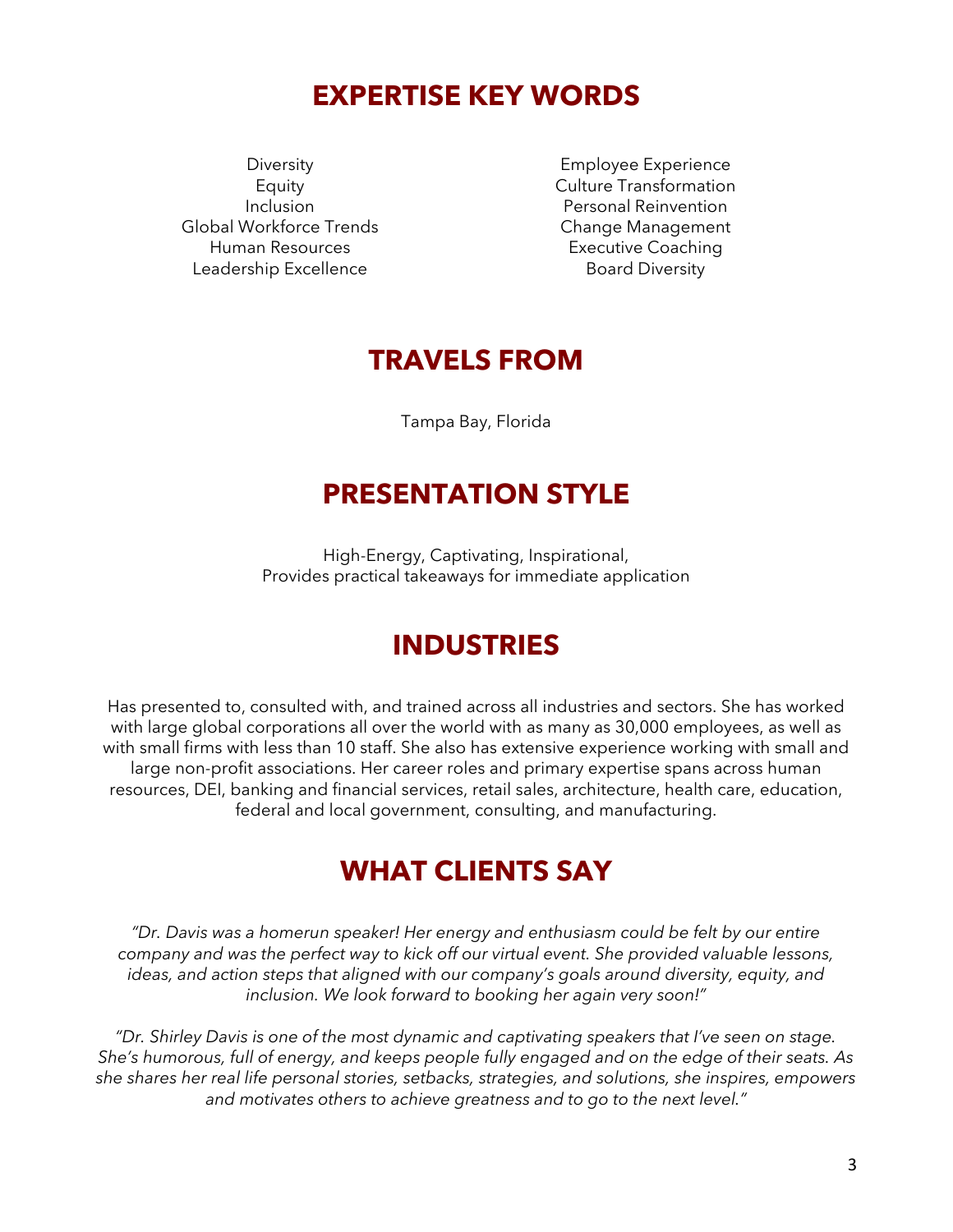# **SPEECH TOPICS BY DR. SHIRLEY DAVIS**

#### **DIVERSITY, EQUITY AND INCLUSION**

- Workforce 2030: Global Workforce Trends that are Redefining the Workplace, the Workers and the Work
- Unconscious Bias and Its Impact in the Workplace
- Inclusive Leadership
- Building a Winning, Welcoming and High Performing Workplace Culture
- Fostering a Psychologically Safe Workplace
- Strategies for Impactful Conversations About Tough Topics

#### **PERSONAL AND CAREER DEVELOPMENT**

- Strategies for Getting Beyond Your What If's
- Getting a Seat at the Table and Making it Count
- Mastering the Art of Reinvention
- Ten C's to Achieving Career Success

# **FEATURED MEDIA CLIPS**







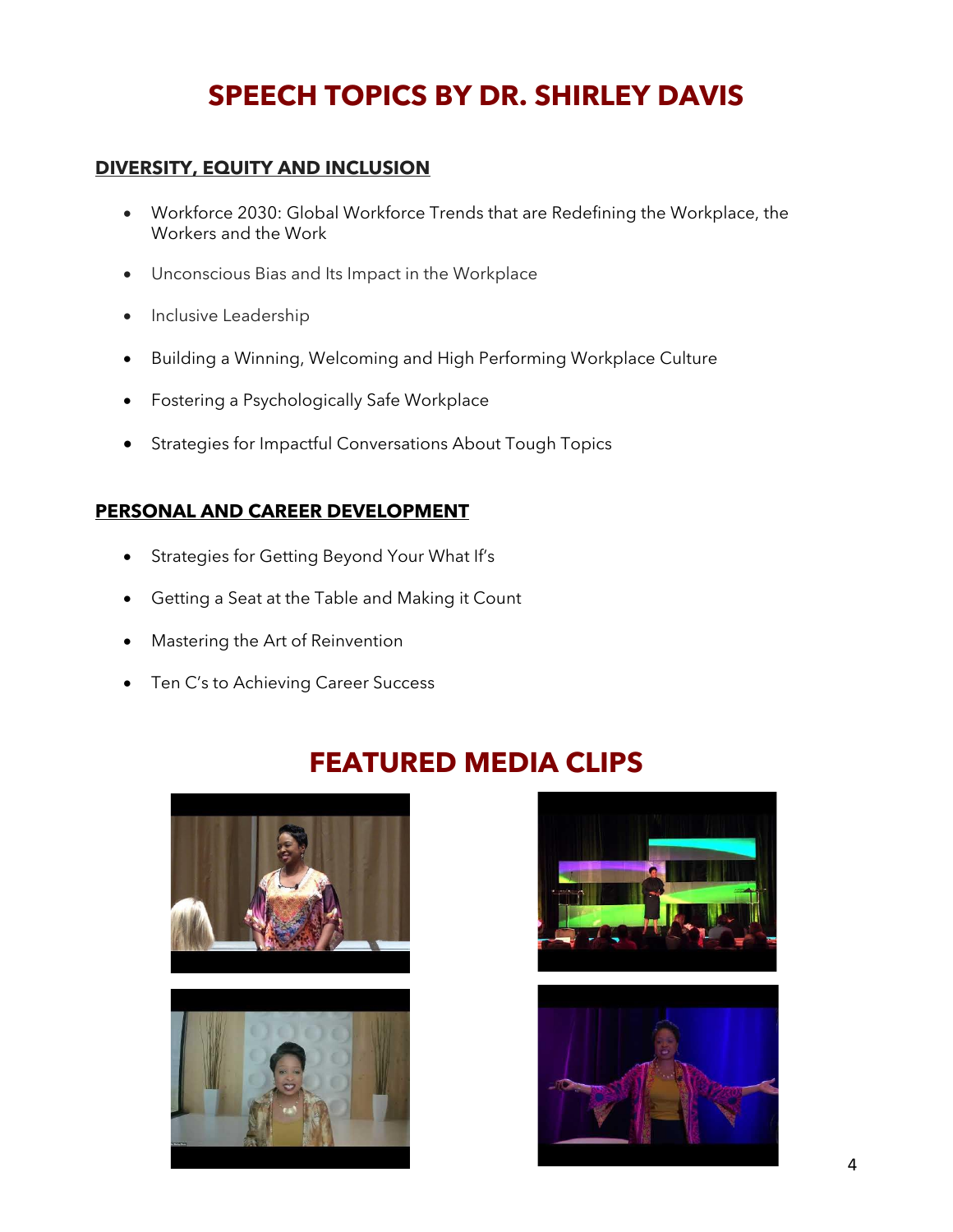# **APPROVED LOGO AND HEADSHOTS**